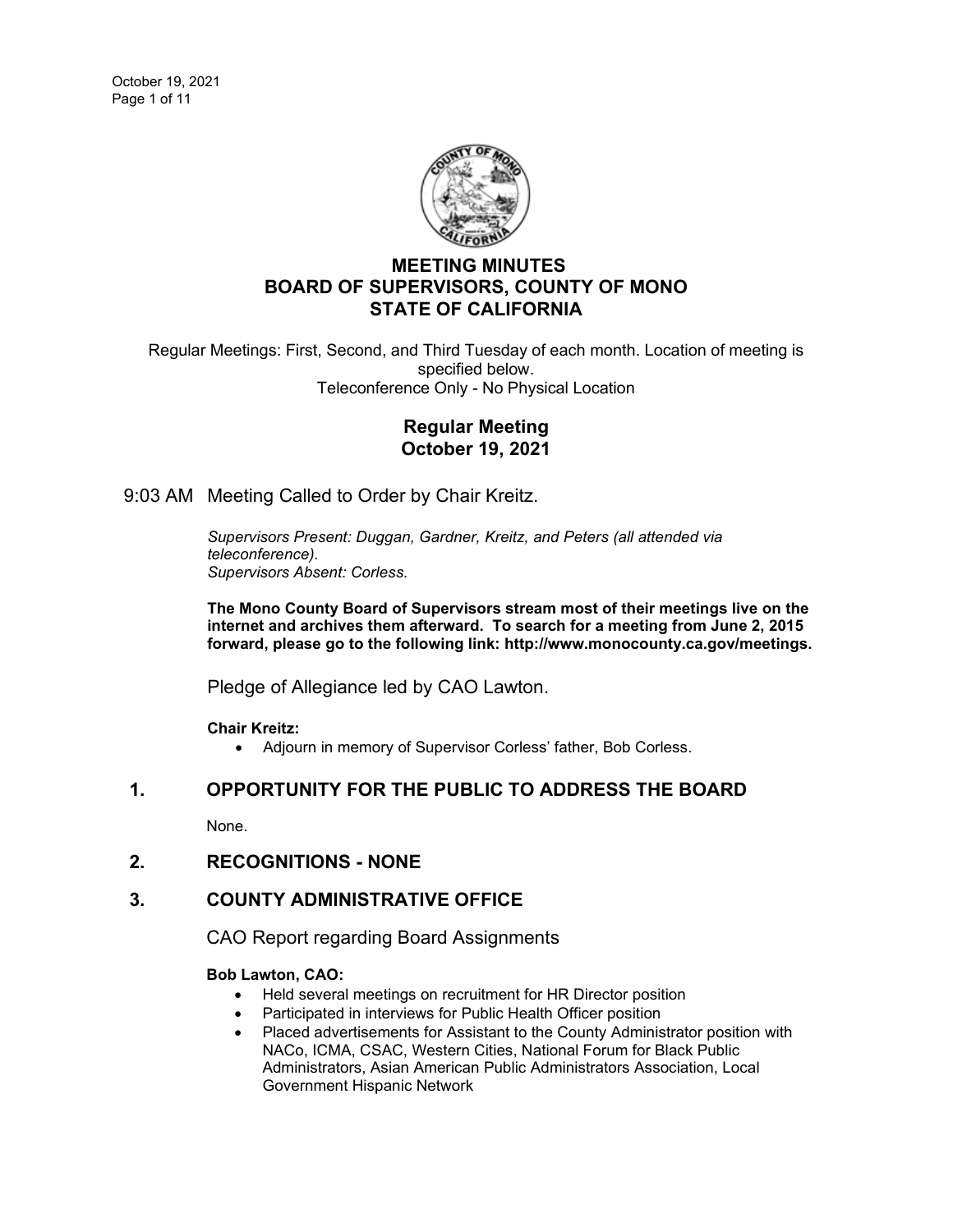- NACo Finance, Pensions and Intergovernmental Affairs Committee monthly conference call
- CalPERS Asset Liability management webinar
- RCRC Middle Mile Broadband Project webinar
- Demo for Zone Haven would be part of Emergency Response to facilitate evacuations
- Meeting with Dan Holler
- Mountain View Fire trailers

### **4. DEPARTMENT/COMMISSION REPORTS**

None.

# **5. CONSENT AGENDA**

(All matters on the consent agenda are to be approved on one motion unless a board member requests separate action on a specific item.)

## **A. Board Minutes - [September 7, 2021](https://agenda.mono.ca.gov/AgendaWeb/CoverSheet.aspx?ItemID=13643&MeetingID=804)**

Departments: Clerk of the Board

Approval of the Board Minutes from the Regular Meeting on September 7, 2021.

**Action:** Approve the Board Minutes from the Regular Meeting on September 7, 2021.

**Gardner motion. Peters seconded. Vote: 4 yes, 0 no, 1 absent M21-224**

# **B. [Urgency Ordinance Rescinding Ordinance ORD21-08](https://agenda.mono.ca.gov/AgendaWeb/CoverSheet.aspx?ItemID=13693&MeetingID=804)**

Departments: CAO

On August 17, 2021, the Board adopted an urgency ordinance (ORD21-08) prohibiting open fires on private property within the unincorporated areas of the County and in County-operated campgrounds, in order to minimize conditions that could contribute to an increase in wildfire activity during a period of extreme heat and drought.

On October 12, 2021, the Board reviewed the prohibition, including hearing from the Mono County Sheriff/Emergency Operations Manager and Public Works Director that weather conditions had shifted, therefore making the prohibition unnecessary. On October 9, 2021, the Inyo National Forest announced its rescission of Stage II fire restrictions based on the same information. The Board directed staff to return with an ordinance to rescind ORD21-08. The proposed ordinance would rescind ORD21-08, thereby repealing the prohibition on open fires on private property and in Countyoperated campgrounds.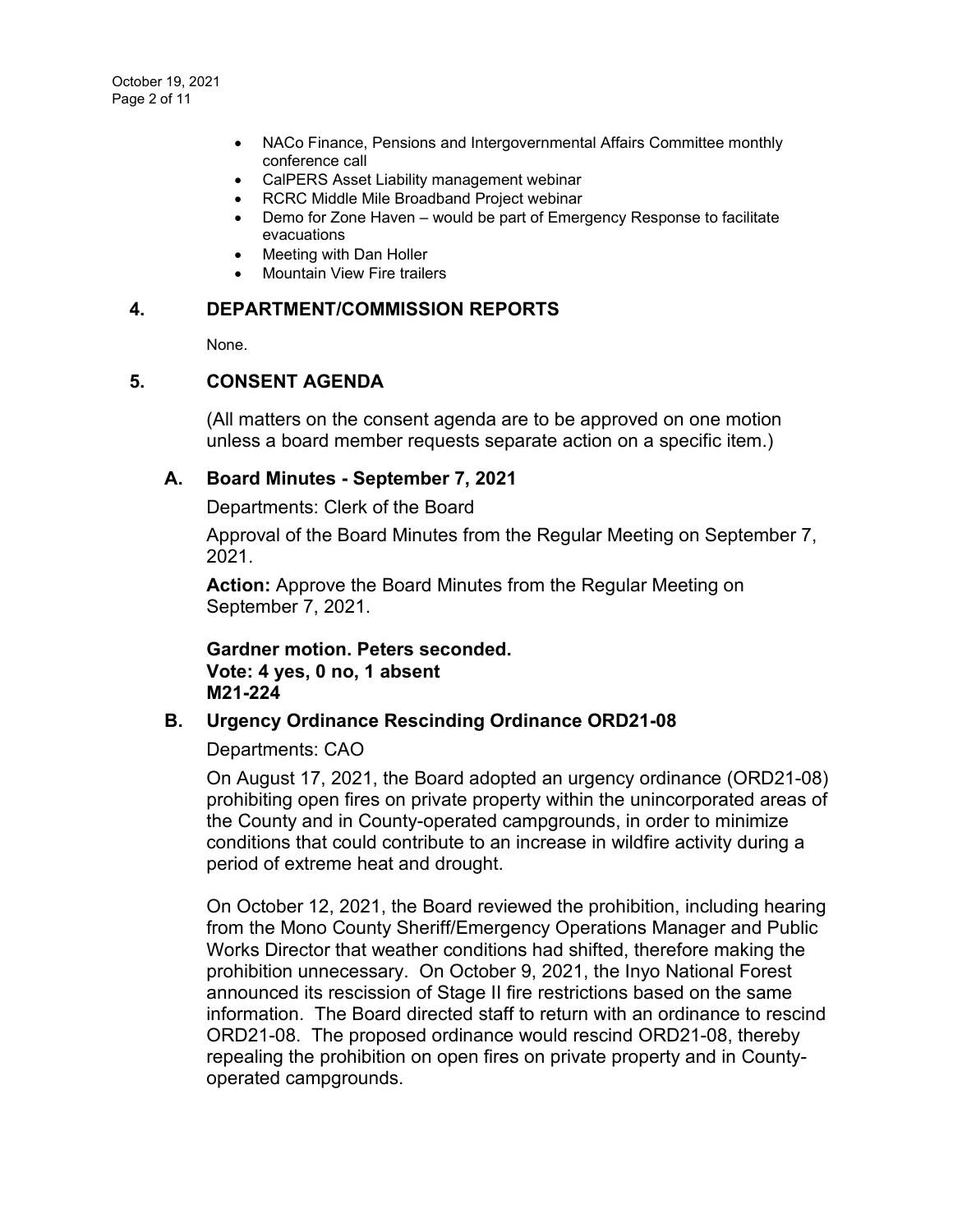**Action:** Adopt proposed urgency ordinance rescinding Ordinance ORD21- 08.

# **Gardner motion. Peters seconded. Vote: 4 yes, 0 no, 1 absent ORD21-11**

#### **Supervisor Peters:**

• Supports Ordinance today, but reminder that the Mountain View Fire occurred on November 17, 2020. Continue to watch this and be prepared to revisit should weather conditions change.

# **6. CORRESPONDENCE RECEIVED - NONE**

# **7. REGULAR AGENDA - MORNING**

## **A. [Revenue Workshop](https://agenda.mono.ca.gov/AgendaWeb/CoverSheet.aspx?ItemID=13441&MeetingID=804)**

### Departments: Finance

(Russ Branson, Consultant; Janet Dutcher, Finance Director; Megan Mahaffey, Accountant III) - Revenue workshop exploring opportunities for expanding existing revenues or generating new revenues, and factors for the Board to consider in formulating a revenue enhancing strategy.

#### **Action:** None.

#### **Janet Dutcher, Finance Director:**

• Introduced item

#### **Russ Branson, Consultant:**

- General Fund Revenues & Opportunities
- New Revenue Opportunities
- A Look at Expenses

*Break: 11:02 AM Reconvened: 11:07 AM*

# **B. [COVID-19 \(Coronavirus\) Update](https://agenda.mono.ca.gov/AgendaWeb/CoverSheet.aspx?ItemID=13571&MeetingID=804)**

Departments: CAO, Public Health

(Robert C. Lawton, CAO, Bryan Wheeler, Public Health Director) - Update on Countywide response and planning related to the COVID-19 pandemic.

### **Action:** None.

#### **Bryan Wheeler, Public Health Director**

• PPT presentation (can be found under Supporting Documents on the meeting webpage: https://monocounty.ca.gov/bos/page/board-supervisors-131 – recent metrics, post vaccination infections, Mammoth Hospital status, Mono County vaccination rate, data, and zip code, booster shots for those with compromised immune systems, boosters for general population, vaccine and testing schedule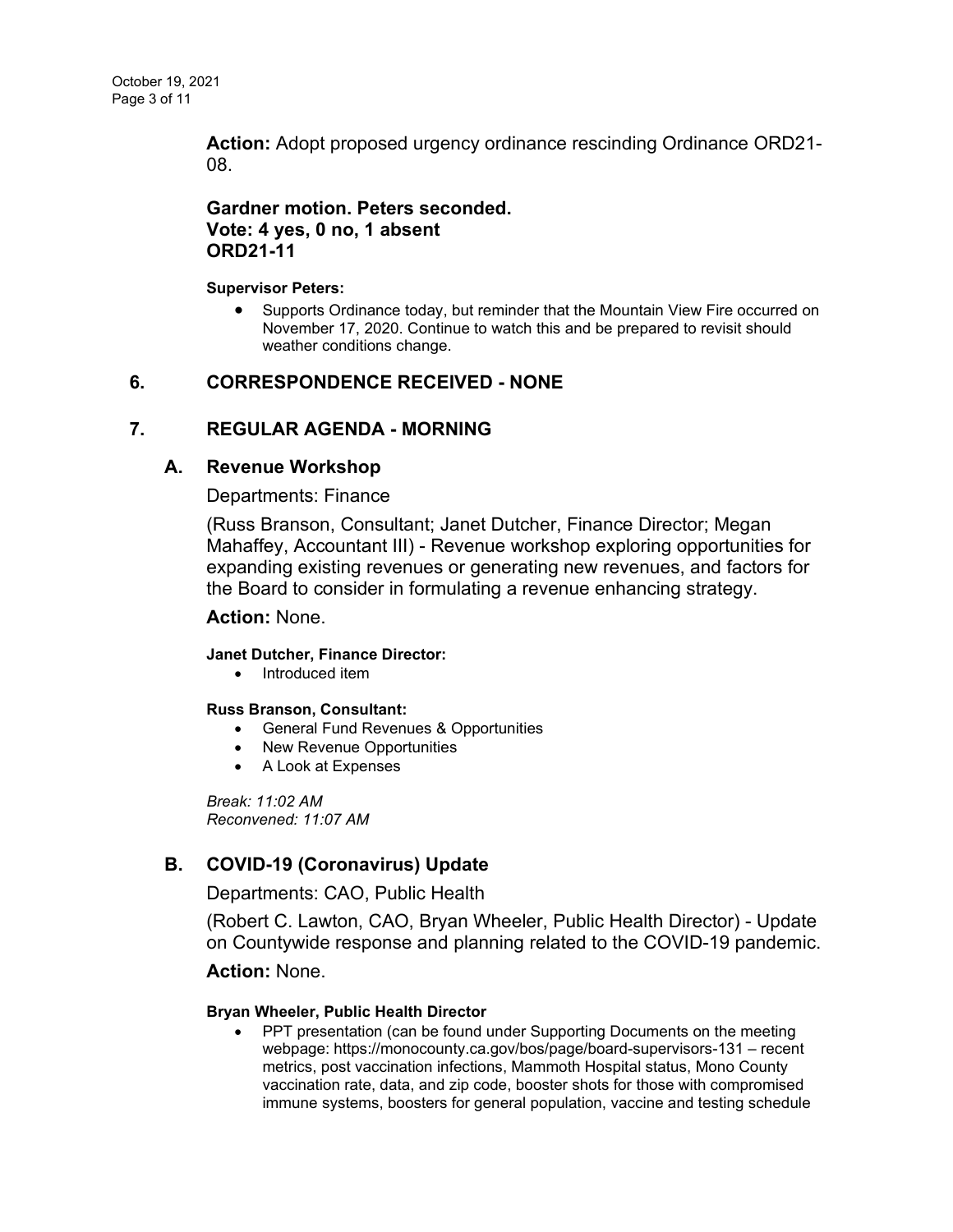October 19, 2021 Page 4 of 11

• Cases in schools

#### **Supervisor Duggan:**

• Accuracy of data Mono vs State

#### **Supervisor Gardner:**

• Reason for number of cases

#### **Chair Kreitz:**

• Vaccination rate target

### **C. [Mountain View Fire Update and Review of Emergency Declarations](https://agenda.mono.ca.gov/AgendaWeb/CoverSheet.aspx?ItemID=13700&MeetingID=804)**

Departments: Mountain View Fire Emergency Operations Center

(Justin Nalder, EOC Director) - (Continued from October 12) Review of continuing need for Board of Supervisor's November 17, 2020, Declaration of Local Emergency of and Mono County Health Officer's November 19, 2020, Declaration of Local Health Emergency for the Mountain View Fire.

**Action:** Determine there is a need to continue the local state of emergency declared on November 17, 2020 and/or the local health emergency declared on November 19, 2020 (ratified by the Board on November 24, 2020).

# **Peters motion. Duggan seconded. Vote: 4 yes, 0 no, 1 absent M21-225**

#### **Justin Nalder, EOC Director:**

- Recapped accomplishments to date
	- o Immediate fire response
	- o Evaluations and assessments
	- o Emergency and temporary housing
	- o Remediation

#### **Supervisor Peters:**

- Concerns regarding un-remediated properties
- How do we determine that ending an emergency would be appropriate and what does that mean for our ability to collect the County's share of the cleanup costs

#### **Stacey Simon, County Counsel:**

- The declaration of emergency is, more than anything else, a funding tool do we continue to require financial resources that are beyond our capability to fund?
- Staff should be tracking hours spent litigation

#### **Janet Dutcher, Finance Director:**

• Two funding mechanisms that may be problematic if the declaration of emergency is terminated today

# **D. [Comments on Groundwater Sustainability Plan \(GSP\) for the Owens](https://agenda.mono.ca.gov/AgendaWeb/CoverSheet.aspx?ItemID=13634&MeetingID=804)  [Valley Groundwater Basin](https://agenda.mono.ca.gov/AgendaWeb/CoverSheet.aspx?ItemID=13634&MeetingID=804)**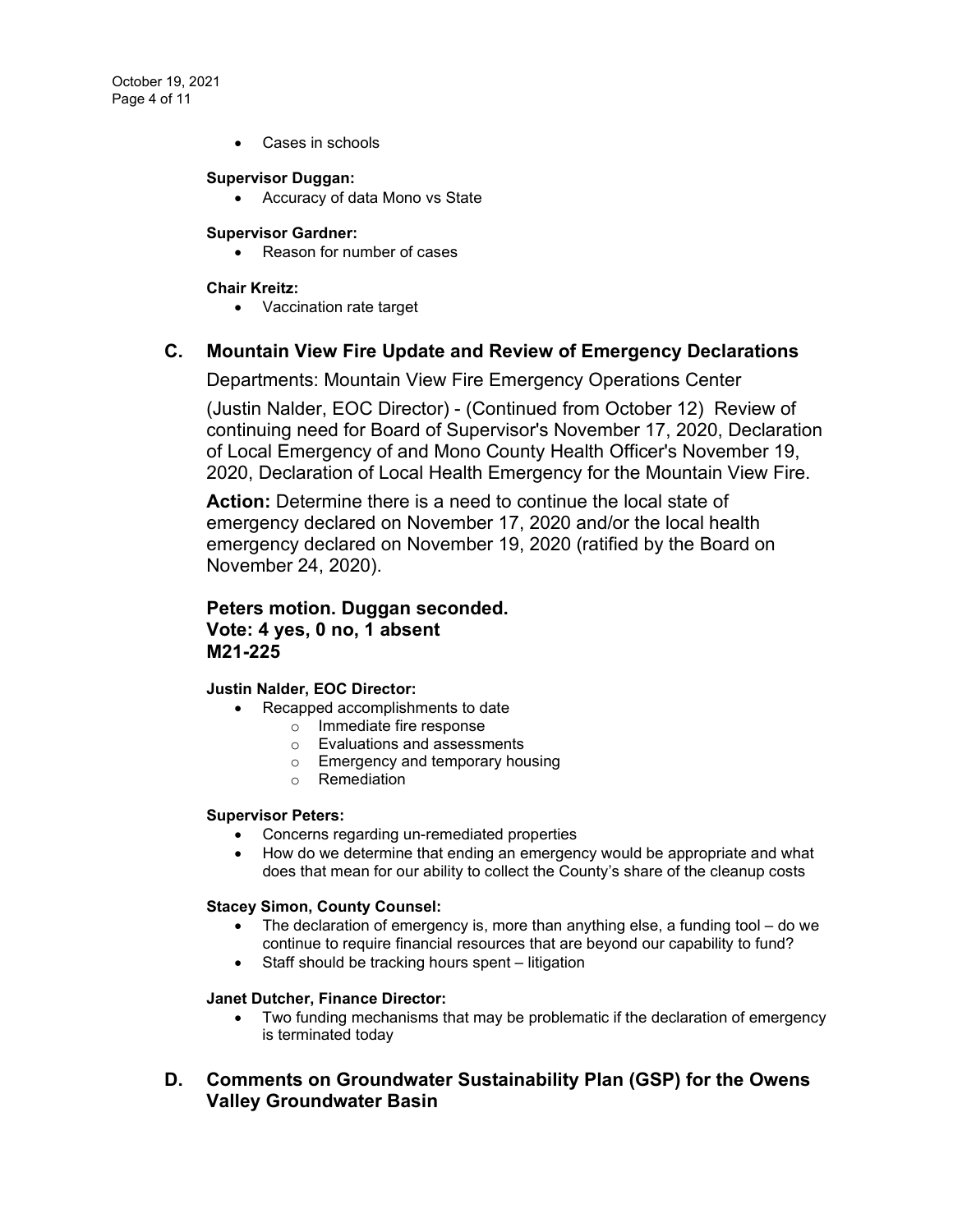Departments: Board of Supervisors

(Supervisor Duggan; Stacey Simon, County Counsel) - The Owens Valley Groundwater Management Agency (OVGA) has released a draft groundwater sustainability plan (GSP) for the Owens Valley Groundwater Basin - which includes the Tri-Valley, Fish Slough, and the Wheeler Crest portions of Mono County. A special meeting will be held on December 9, 2021 and written comments will be accepted through November 8, 2021. Additionally, cities and counties may request consultation with OVGA regarding the draft plan in their discretion.

**Action:** Approve draft Mono County comments on the Groundwater Sustainability Plan (GSP).

**Duggan motion. Peters seconded. Vote: 4 yes, 0 no, 1 absent M21-226**

**Wendy Sugimura, Community Development Director:**

• Walked through proposed letter

## **E. [Request for Proposals for Public Defender Services](https://agenda.mono.ca.gov/AgendaWeb/CoverSheet.aspx?ItemID=13687&MeetingID=804)**

Departments: CAO

(Robert C. Lawton, CAO) - One of the County's three contracts for Public Defender (indigent defense) services expires at the end of this month. While current caseload does not require the immediate execution of a new contract, it is recommended that the County commence the process toward entry into a new contract by issuing the attached request for proposals (RFP).

**Action:** Direct the County Administrative Officer to finalize response dates and other details in the attached Request for Proposals (RFP) for indigent defense counsel services and to advertise and issue the RFP.

## **Peters motion. Gardner seconded. Vote: 4 yes, 0 no, 1 absent M21-227**

**Bob Lawton, CAO:** • Presented item

# **8. OPPORTUNITY FOR THE PUBLIC TO ADDRESS THE BOARD**

None.

**9. CLOSED SESSION**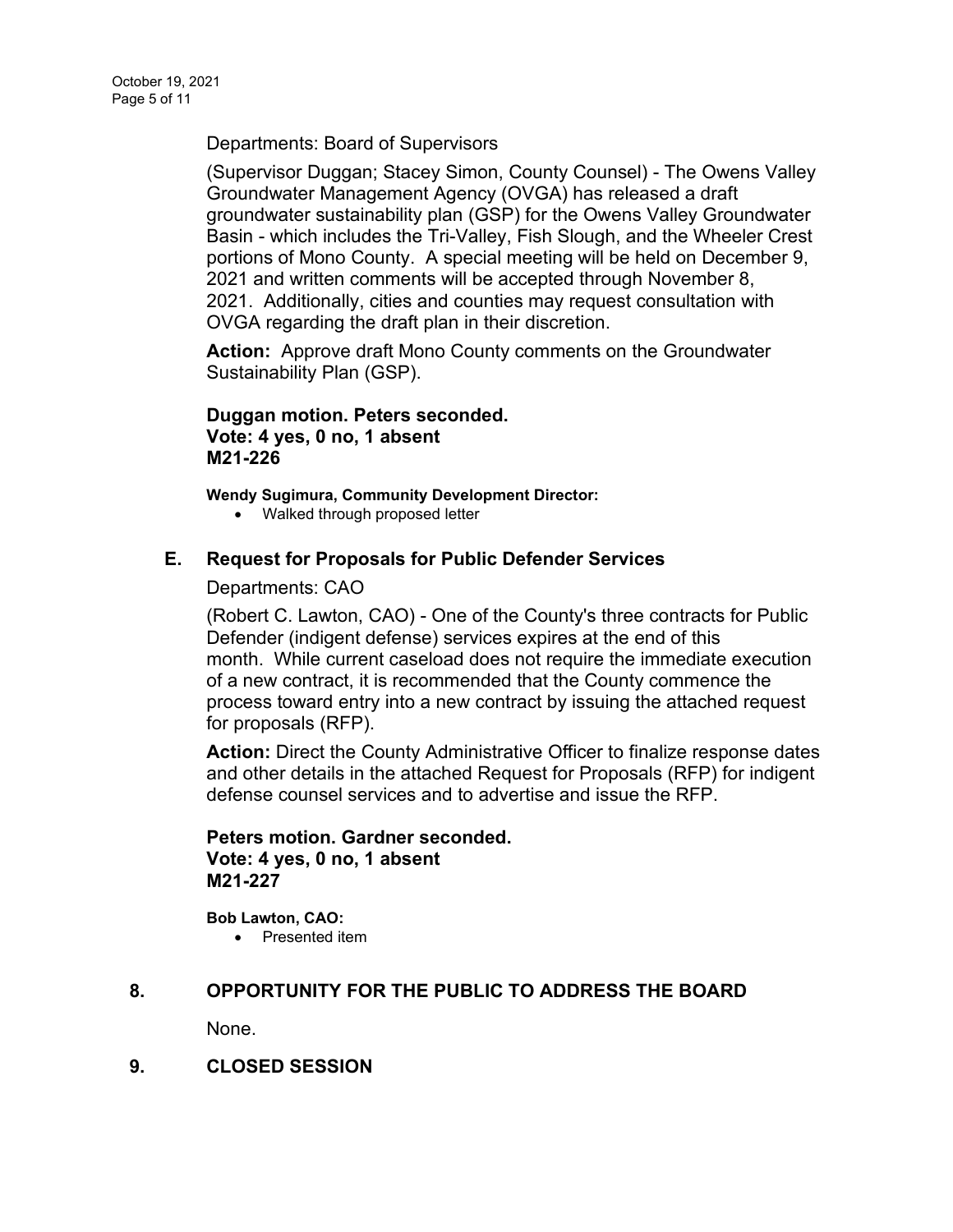*Closed Session: 12:18 AM* 

*Reconvened: 1:08 PM*

*Re-entered Closed Session: 3:57 PM*

*Reconvened: 4:23 PM*

No action to report out of Closed Session.

# **A. Closed Session - [Labor Negotiations](https://agenda.mono.ca.gov/AgendaWeb/CoverSheet.aspx?ItemID=13576&MeetingID=804)**

CONFERENCE WITH LABOR NEGOTIATORS. Government Code Section 54957.6. Agency designated representative(s): Bob Lawton, Stacey Simon, Janet Dutcher, Anne Frievalt, and Ryan Roe. Employee Organization(s): Mono County Sheriff's Officers Association (aka Deputy Sheriff's Association), Local 39 - majority representative of Mono County Public Employees (MCPE) and Deputy Probation Officers Unit (DPOU), Mono County Paramedic Rescue Association (PARA), Mono County Public Safety Officers Association (PSO). Unrepresented employees: All.

# **B. Closed Session - [Exposure to Litigation](https://agenda.mono.ca.gov/AgendaWeb/CoverSheet.aspx?ItemID=13691&MeetingID=804)**

CONFERENCE WITH LEGAL COUNSEL – ANTICIPATED LITIGATION. Significant exposure to litigation pursuant to paragraph (2) of subdivision (d) of Government Code section 54956.9. Number of potential cases: two.

# **C. Closed Session - [Existing Litigation](https://agenda.mono.ca.gov/AgendaWeb/CoverSheet.aspx?ItemID=13682&MeetingID=804)**

CONFERENCE WITH LEGAL COUNSEL – EXISTING LITIGATION. Paragraph (1) of subdivision (d) of Government Code section 54956.9. Name of case: *County of Mono v. Rock 'N Dirt.* (Mono County Superior Court Case No. CV 200073).

# **D. Closed Session - [Existing Litigation](https://agenda.mono.ca.gov/AgendaWeb/CoverSheet.aspx?ItemID=13703&MeetingID=804)**

CONFERENCE WITH LEGAL COUNSEL – EXISTING LITIGATION. Paragraph (1) of subdivision (d) of Government Code section 54956.9. Name of case: *County of Mono v. K.R. Property Management, et al*. (Mono County Superior Court Case No.: CV200081).

# **E. Closed Session - [Existing Litigation](https://agenda.mono.ca.gov/AgendaWeb/CoverSheet.aspx?ItemID=13704&MeetingID=804)**

CONFERENCE WITH LEGAL COUNSEL – EXISTING LITIGATION. Paragraph (1) of subdivision (d) of Government Code section 54956.9. Name of case: *United States of America v. Walker River Irrigation District, et. al.* (3:73-cv-00128-MMD-WGC).

# **F. Closed Session - [Public Employee Evaluation](https://agenda.mono.ca.gov/AgendaWeb/CoverSheet.aspx?ItemID=13389&MeetingID=804)**

PUBLIC EMPLOYEE PERFORMANCE EVALUATION. Government Code section 54957. Title: County Administrative Officer.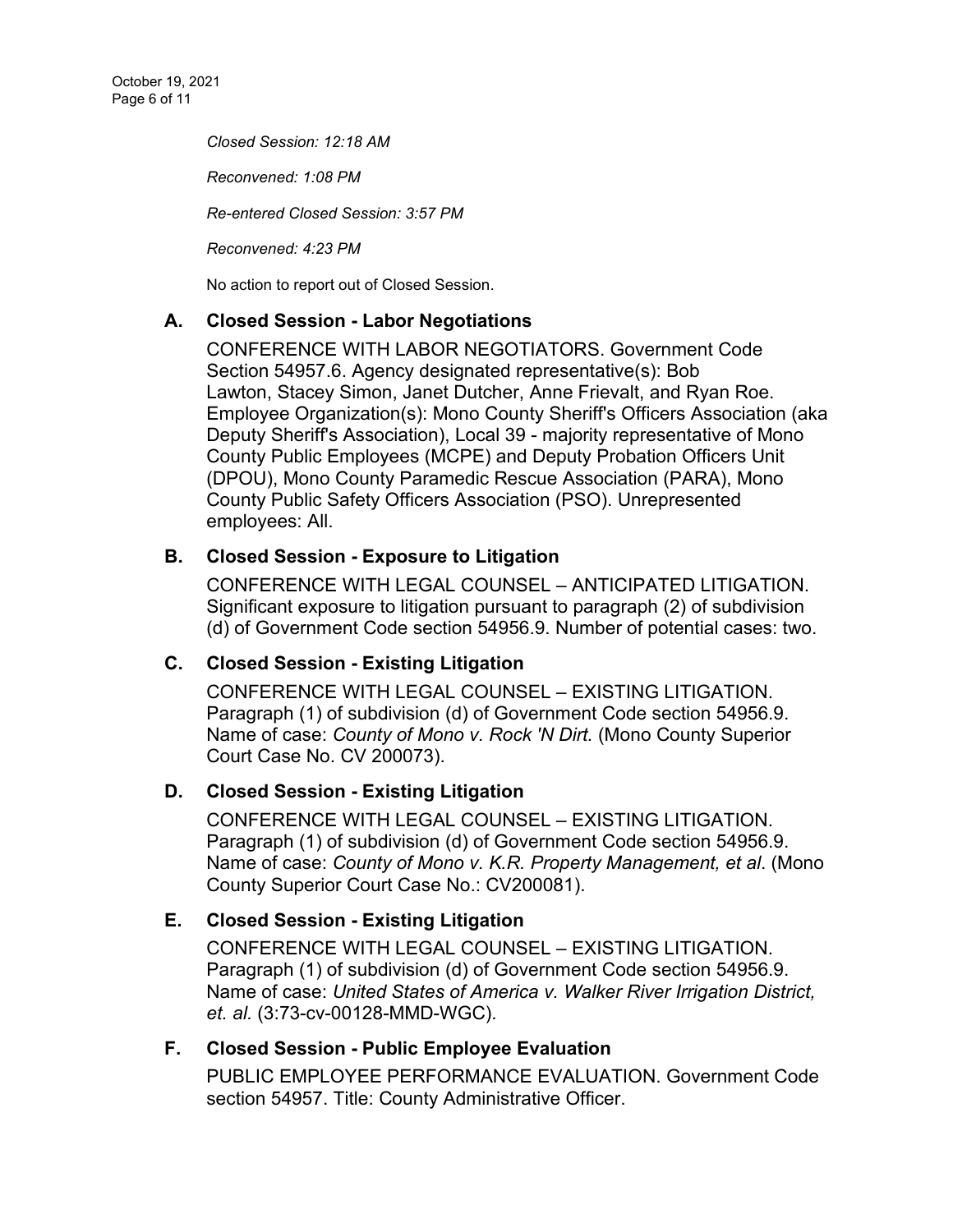# **THE AFTERNOON SESSION WILL RECONVENE NO EARLIER THAN 1:00 P.M.**

## **10. OPPORTUNITY FOR THE PUBLIC TO ADDRESS THE BOARD**

None.

## **11. REGULAR AGENDA - AFTERNOON**

## **A. [PUBLIC HEARING: Redistricting First Review of Alternative Maps](https://agenda.mono.ca.gov/AgendaWeb/CoverSheet.aspx?ItemID=13627&MeetingID=804)**

(Robert C. Lawton, CAO) - The primary goal of this Public Hearing will be to review proposals submitted to date and look for 'themes' which logically group proposals into categories making it easier to interpret alternatives for the new districts.

### **Action:** None.

Public Hearing Opened: 1:10 PM

#### **Bob Lawton, CAO:**

• Introduced item

#### **Eric Miller, GIS Specialist:**

• Overview of website

#### **Sarah Moore, GIS Analyst:**

• Reviewed alternate maps

#### **Supervisor Peters:**

• Names of communities / geographical areas

#### **Supervisor Gardner:**

• Demographics

#### **Chair Kreitz:**

• Cutoff for map submission

#### **Nate Greenberg, IT Director:**

- Realtime map submissions / availability
- Thanks to Joel Hickock
- Two conversations to be had  $-$  (1) full review of all submitted maps and "winnowing" of maps, (2) winnowing down to a more digestible number of maps

#### **Christy Milovich, Assistant County Counsel:**

• Provided overview of five ranked criteria listed in Elections Code that the Board must apply to the maps that are being considered

#### **Public Comment:**

- Jo Bacon
- Paul McFarland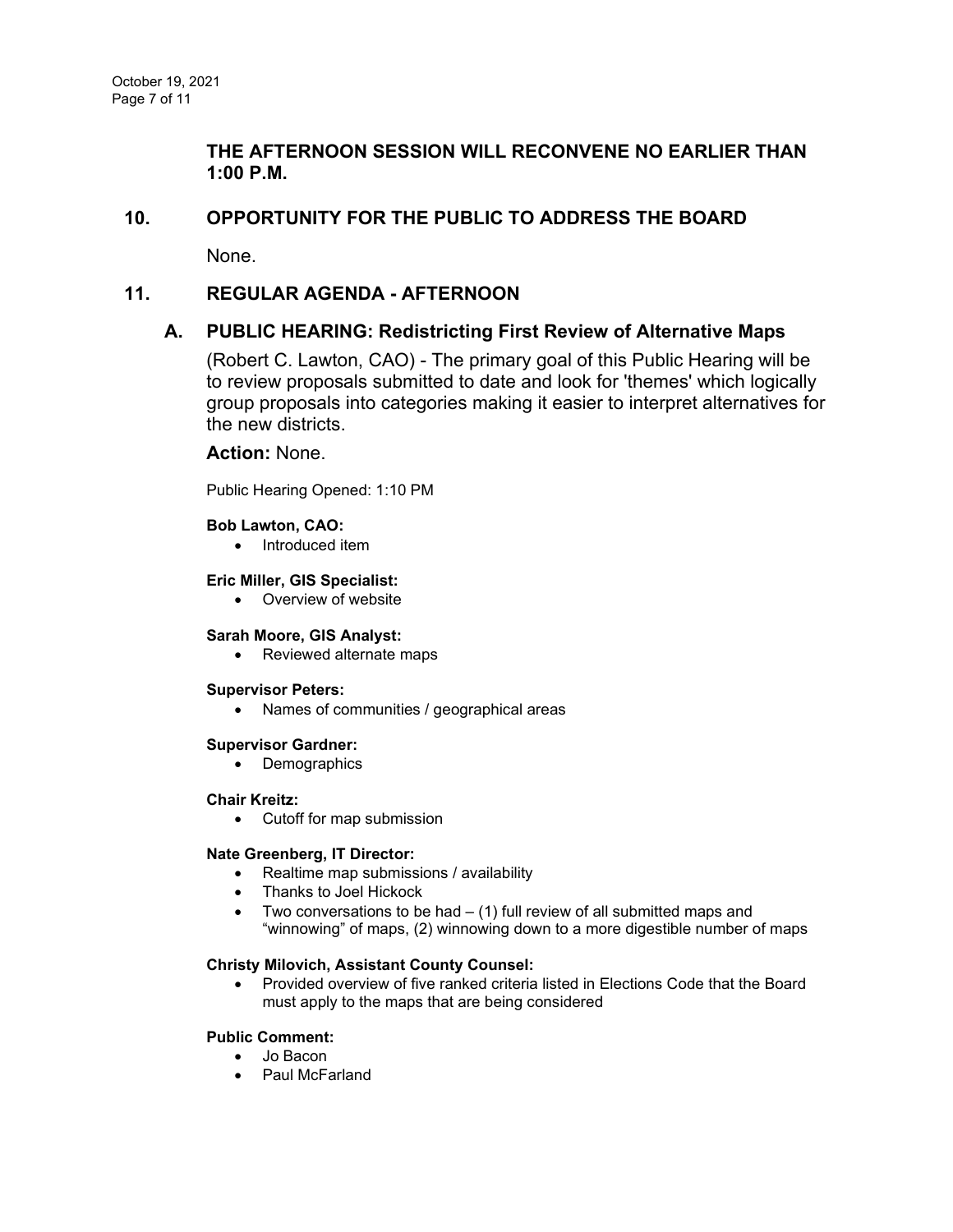Public Hearing Closed: 2:36 PM

# **B. [Bridgeport Jail Project -](https://agenda.mono.ca.gov/AgendaWeb/CoverSheet.aspx?ItemID=13216&MeetingID=804) Project Update**

Departments: Sheriff, Public Works

(Ingrid Braun, Sheriff; Tony Dublino, Director of Public Works; Janet Dutcher, Finance Director) - Update on the Bridgeport Jail project.

### **Action:** None.

### **Sheriff Braun:**

• Provided update

### **Janet Dutcher, Finance Director:**

- Reviewed financing
- Will bring a Financial Resolution to the Board at a later meeting committing County sourced funds as local match to complete the financing on this project

## **C. Prop 68 Grant - [Countywide Recreation Improvements](https://agenda.mono.ca.gov/AgendaWeb/CoverSheet.aspx?ItemID=13648&MeetingID=804)**

Departments: Public Works

(Tony Dublino, Director of Public Works) - Request for Board support to apply for Prop 68 - Per Capita Grants for recreation projects at Walker Community Center/Park, Bridgeport Park, Mono Lake Park and Lee Vining Community Center.

### **Action:**

1) Authorize submission of applications to the Proposition 68 – Per Capita Program for the following projects: Bridgeport Tennis Court Repurposing and Accessibility Improvements; Walker Tennis Court Repurposing; Mono Lake Park Accessibility Enhancements; Lee Vining Community Center Pump Track

2) Find that the projects are exempt, individually and collectively, from the California Environmental Quality Act (CEQA) under CEQA Guidelines section 15301 – Existing Facilities and direct staff to file a Notice of Exemption.

# **Gardner motion. Peters seconded. Vote: 4 yes, 0 no, 1 absent M21-228**

**Tony Dublino, Director of Public Works:**

- Presented item
- **D. Employment Agreement - [Deputy Director of Public Health \(Limited](https://agenda.mono.ca.gov/AgendaWeb/CoverSheet.aspx?ItemID=13699&MeetingID=804)  [Term\)](https://agenda.mono.ca.gov/AgendaWeb/CoverSheet.aspx?ItemID=13699&MeetingID=804)**

Departments: HR and Public Health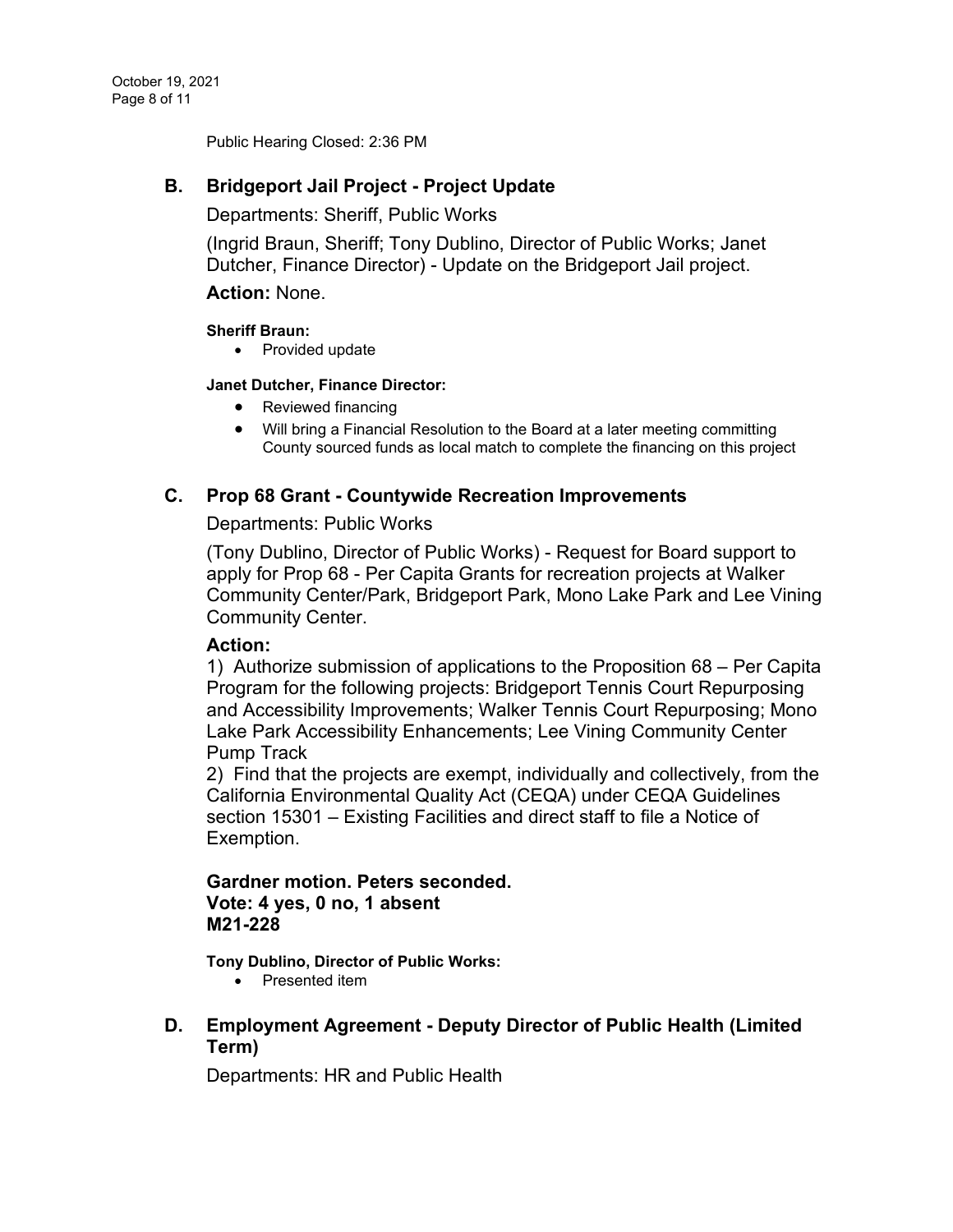(Bryan Wheeler, Public Health Director) - Proposed resolution approving a contract with Jennifer Burrows as Limited Term Deputy Director of Public Health (through July 31, 2023), and prescribing the compensation, appointment and conditions of said employment.

**Action:** Announce Fiscal Impact. Approve Resolution R21-72, approving a contract with Jennifer Burrows as Deputy Director of Public Health, and prescribing the compensation, appointment and conditions of said employment. Authorize the Board Chair to execute said contract on behalf of the County.

**Fiscal Impact:** The cost for an entire fiscal year is \$110,572 of which \$94,809 is salary and \$15,763 is the cost of benefits, and was included in the approved budget.

# **Peters motion. Gardner seconded. Vote: 4 yes, 0 no, 1 absent R21-72**

**Bryan Wheeler, Public Health Director:**

• Presented item

# **12. BOARD MEMBER REPORTS**

### **Supervisor Duggan:**

- Attended WIR Conference last week
	- o Attended Rural Action Caucus Business meeting, National Rural Health Day on November 18 – focus on reaching out to communities and making sure healthcare is consistent and available not only in major areas, but in our rural communities as well. USDA Rural Utilities Services Broadband Expansion in rural communities and tribal lands
	- o Keynote Speaker Randy Moore focus on wildfire effects on communities, develop a strategic plan for more effective fuel reductions, fire prevention, and post-fire restoration
- Kerchief distributed at Visitor Center will share with our tourism department
- Attended LTC Meeting yesterday planning phases for continuing new projects along the Benton Crossing construction project

#### **Supervisor Gardner:**

- On Wednesday Oct. 13 I participated with Supervisor Corless in the monthly meeting of the Eastern Sierra Sustainable Partnership. Topics at that meeting included the status of various grant applications for ESSRP projects and updates from each of the partner agencies.
- Also, on Wednesday the 13th I participated in the monthly meeting of the Mono Basin RPAC. Topics discussed included concerns about bear activity in Mono City and continued focus on the Mono Basin Community Plan.
- On Thursday Oct. 14 I participated with Supervisor Corless in the quarterly meeting of the Yosemite Gateway Partnership. We heard marketing updates from each of the gateway counties and comments from Yosemite Superintendent Cicely Muldoon. There will be much construction happening next summer along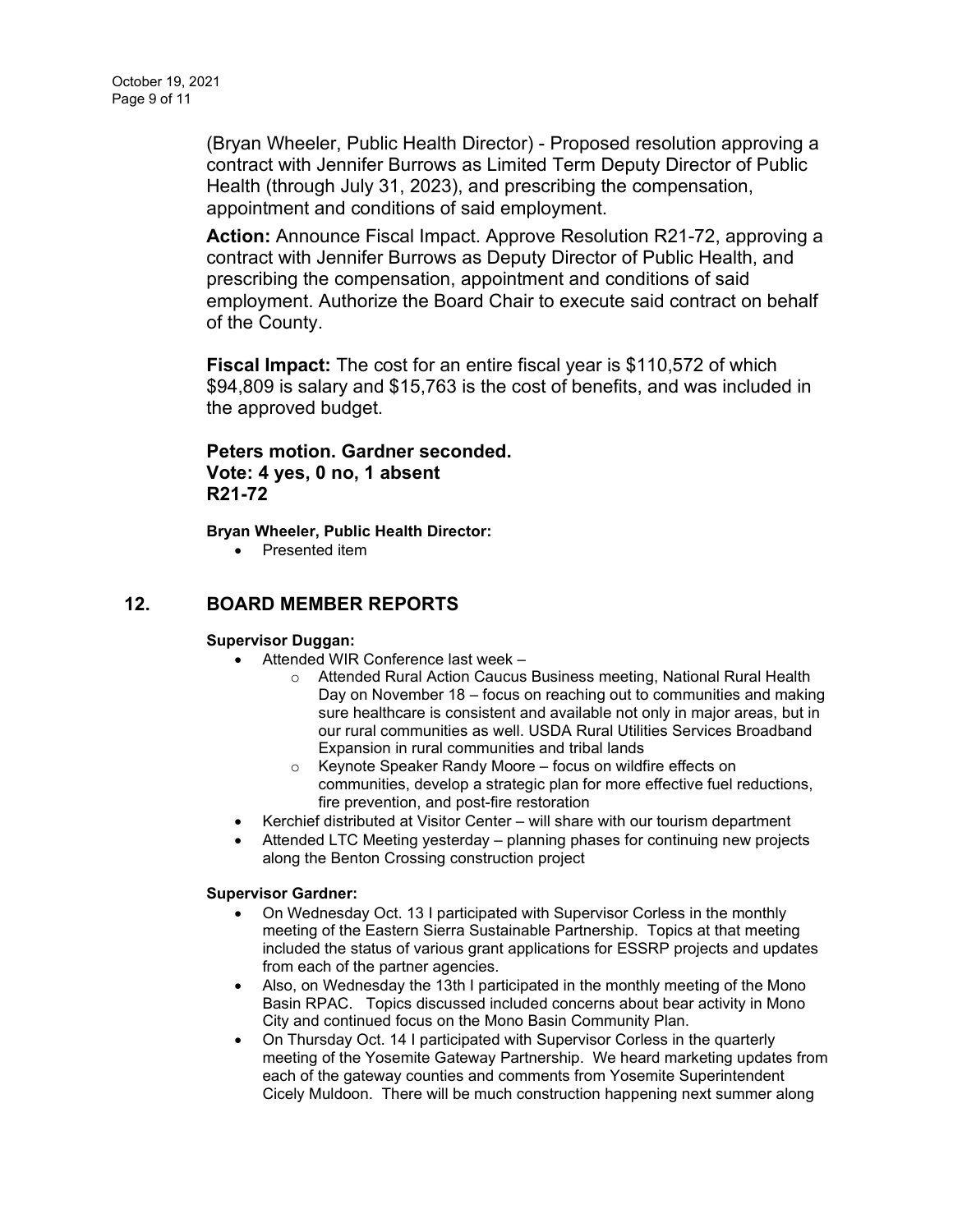the Tioga Road, as well as closure of the Tuolumne Campground for two years while it undergoes a major improvement.

- On Thursday the 14th I also participated with Supervisor Corless in a meeting of the Eastern Sierra Climate and Communities Resilience Project. This is the major initiative that is working on fuels reduction and wildfire prevention in the Mammoth Lakes and surrounding areas. We discussed planning for the upcoming work and the possibility for future work.
- On Saturday Oct. 16 I joined Chair Kreitz and others at the celebration kickoff for the Mammoth Lakes Housing 11 unit project on Sierra Manor Street in Mammoth. This an exciting project that will create additional housing for residents in a perfect location close to all services. I look forward to a discussion with our Board about how we might support this project.
- Finally, yesterday I travelled to Mariposa to chair the quarterly meeting of the Yosemite Area Transit Authority Board. We approved the admission of Madera County to the YARTS Board (Tuolumne County joined earlier this year), approved the purchase of six new buses, and discussed the possibility of a fare increase for next year. We also had a great discussion with Yosemite Superintendent Cicely Muldoon, who joined us at the meeting.

#### **Chair Kreitz:**

- After our regular Board meeting on October 12th, I participated in a Eastern Sierra CoC Budget Subcommittee meeting to discuss round three HAAP funding and the Emergency Solutions Grant application process. The Committee agreed to apply for HAAP funding for a variety of activities including funding for Inyo County to hire a HMIS coordinator, \$200,000 for MLH's Access Apartments. The Committee also directed staff to do a call to all the CoC stakeholders for applications for the ESG program.
- Wednesday, October 13th I attended the NACo Community Economic Workforce Development Committee meeting. The meeting included a briefing from the Employment and Training Administration, overview of Counties for Kids, legislative update, new NACo resources and funding opportunities.
- October 14th I participated in a CCP report writing team meeting to discuss the upcoming progress report on the 2020-2025 Realignment Strategic Report.
- MLH held their Access Apartment kickoff event on Saturday, October 16th. There was a nice turnout. I've invited MLH Executive Director, Patricia Robertson to make a presentation to the Board at our November 9th meeting on the project.
- Yesterday, Monday, October 18th I attended the Mono County LTC special meeting. We reviewed the allocation of the 2022 RTIP funding. Funds are largely proposed to be spent on rehabilitation of seven miles of the Benton Crossing road starting at highway 120. Caltrans is applying for funds to perform the environmental assessment for the Conway Summit truck climbing lane.
- After LTC, I attended a special Eastern Sierra CoC meeting to discuss the ESG grant applications. The Board recommend one non-competitive application and two competitive applications for the ESG program. Applications were due today, October 19th.

#### **Supervisor Peters:**

- WIR Conference last week presentations about 30/30 (30% of lands be put into conservation by 2030), BLM, broadband
- Bridgeport Ranger District is having a lot of challenges lately previous District Ranger Jan Cutts left, plans to recruit have been pushed back, Rec Coordinator has left.

Moved back to Item 9.